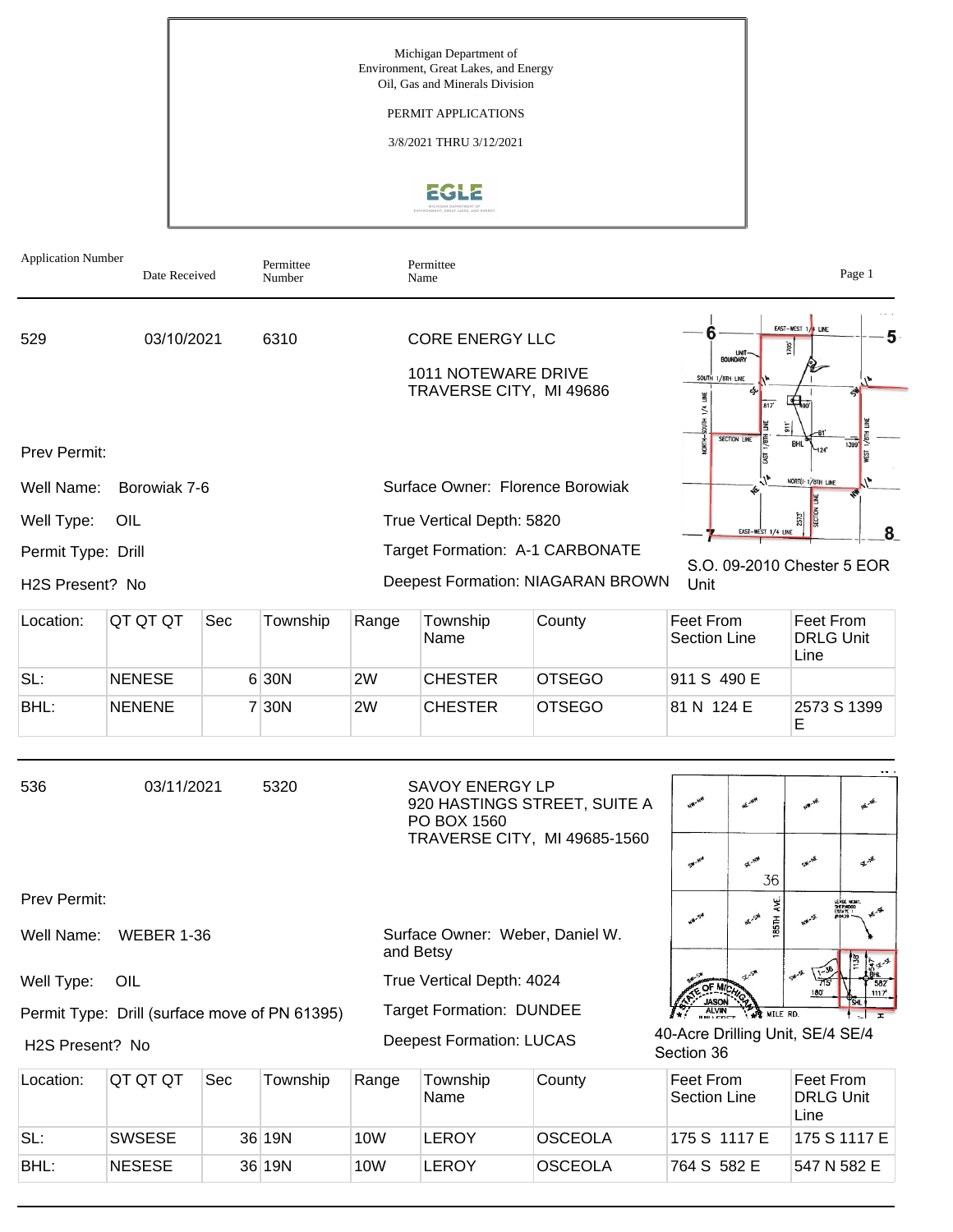Michigan Department of Environment, Great Lakes, and Energy Oil, Gas and Minerals Division Updated Permits 3/8/2021 THRU 3/12/2021**EGLE** 

Permit Number Permittee Number Permittee Name Page 1

**PLUGGING INSTRUCTIONS ISSUED:**

44960 7772 RESOURCES LLC 12012 Wickchester Suite 300 Houston, TX 77055 USA

API Well Number: 21-093-44960-00-00

Well Name: LUKER 1-14

Plug Inst. Issue Date: 2/23/2021

| Location | <b>IOT OT OT</b> | <b>Sec</b> Township | Range | Township Name   | County             | <b>Feet From Section</b><br>Line | <b>Feet From DRLG</b><br>Unit |
|----------|------------------|---------------------|-------|-----------------|--------------------|----------------------------------|-------------------------------|
| SL:      | <b>INWNWNE</b>   | 1412N               | 6E    | <b>BRIGHTON</b> | <b>ILIVINGSTON</b> | 526 N 65 W                       |                               |
| BHL:     | <b>NENENW</b>    | 14 I 2 N            | 6E    | <b>BRIGHTON</b> | <b>LIVINGSTON</b>  | 457 N 178 E                      | 1457 N 1122 W                 |

Comment: App to P&A expires on 9/1/21

5152 4428

MID MICHIGAN GAS STORAGE CO PO BOX 2446

HOUSTON, TX 77252-2446 USA

API Well Number: 21-035-05152-00-00

Well Name: STATE M-3

Plug Inst. Issue Date: 3/10/2021

| Location | <b>OT OT OT</b> | <b>Sec Township</b> | Range | <b>Township Name</b> | Countv        | Feet From Section<br>Line | <b>Feet From DRLG</b><br>Unit |
|----------|-----------------|---------------------|-------|----------------------|---------------|---------------------------|-------------------------------|
| SL:      | <b>INENWSE</b>  | 5 I 18N             | 6W    | <b>FREEMAN</b>       | <b>ICLARE</b> | 330 N 990 W               |                               |
| $IBHL$ : | <b>INENWSE</b>  | 5 I 18 N            | .6W   | <b>FREEMAN</b>       | <b>CLARE</b>  |                           |                               |

Comment: App to P&A expires on 3/10/22

<u>. . . . . . . . . . . . . . .</u>

| 44960 | 7772. | <b>LAMBDA ENERGY</b> |
|-------|-------|----------------------|
|       |       | 12012 Wickchester    |
|       |       | Suite 300            |

True Vertical Depth: 4160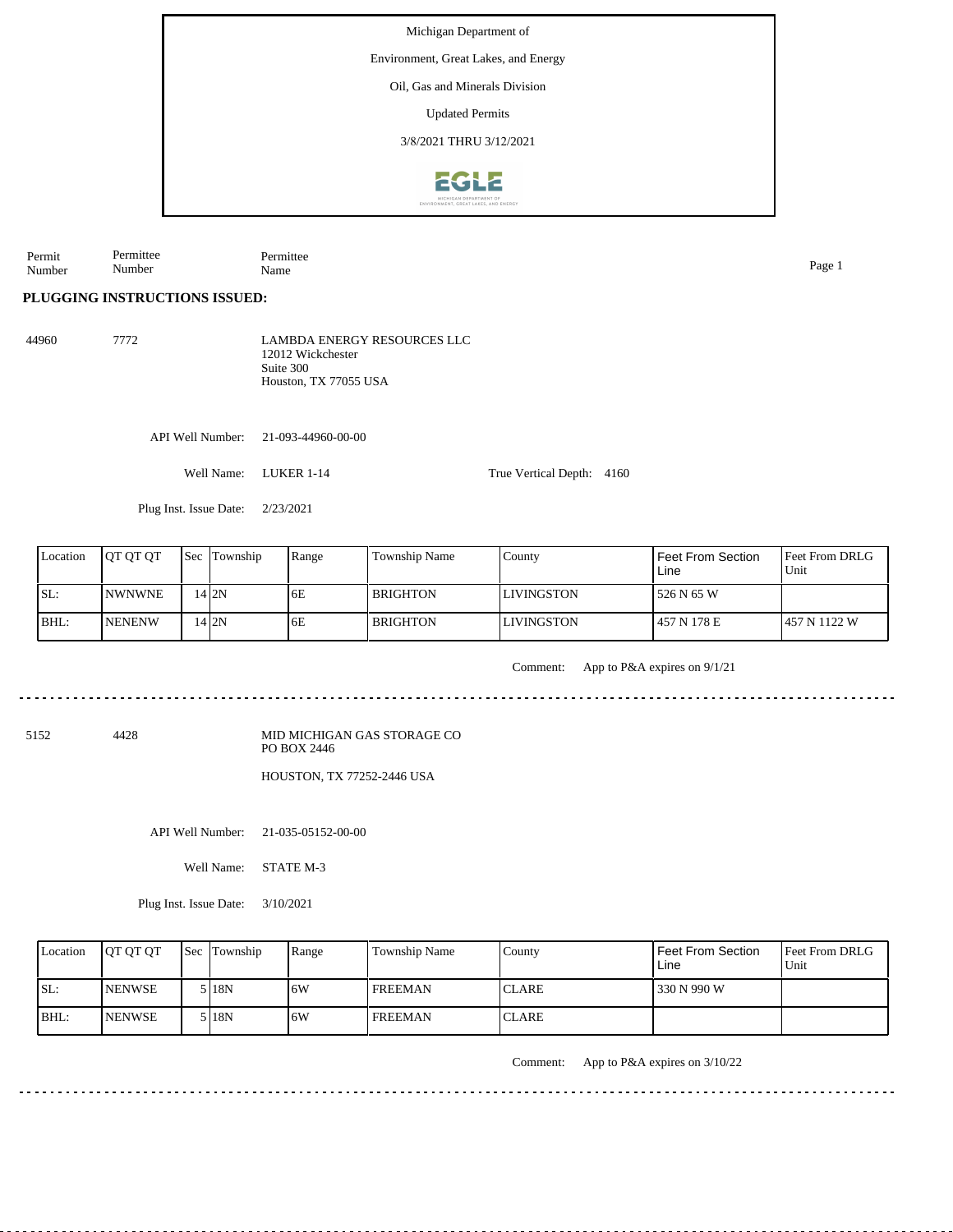Environment, Great Lakes, and Energy

## Oil, Gas and Minerals Division

Updated Permits

3/8/2021 THRU 3/12/2021



Permit Number Permittee Number

Permittee Name Page 2

5303 4428 MID MICHIGAN GAS STORAGE CO PO BOX 2446

HOUSTON, TX 77252-2446 USA

API Well Number: 21-035-05303-00-00

Well Name: DRAKE, HOWARD K 1

Plug Inst. Issue Date: 3/9/2021

| Location | <b>IOT OT OT</b> | <b>Sec Township</b> | Range | Township Name  | County       | <sup>'</sup> Feet From Section<br>Line | <b>Feet From DRLG</b><br>Unit |
|----------|------------------|---------------------|-------|----------------|--------------|----------------------------------------|-------------------------------|
| ISL:     | <b>INENESE</b>   | 4 I 18 N            | 16W   | <b>FREEMAN</b> | <b>CLARE</b> | 330 N 330 E                            |                               |
| BHL:     | <b>INENESE</b>   | 4 I 18 N            | 16W   | <b>FREEMAN</b> | <b>CLARE</b> |                                        |                               |

<u>. . . . . . . . . .</u>

Comment: App to P&A expires on 3/9/22

. . . . . . . . . . . . . . . .

6382 4428

MID MICHIGAN GAS STORAGE CO PO BOX 2446 HOUSTON, TX 77252-2446 USA

API Well Number: 21-035-06382-00-00

Well Name: BLAIN & KNOWLES 7

Plug Inst. Issue Date: 2/24/2021

| Location | <b>IOT OT OT</b> | <b>Sec</b> Township | Range | Township Name  | Countv       | l Feet From Section<br>Line | <b>Feet From DRLG</b><br>Unit |
|----------|------------------|---------------------|-------|----------------|--------------|-----------------------------|-------------------------------|
| ISL:     | <b>ICNNE</b>     | 9 <sub>18N</sub>    | 6W    | <b>FREEMAN</b> | <b>CLARE</b> | 1320 N 1320 W               |                               |
| BHL:     |                  | 9 <sub>18N</sub>    | .6W   | <b>FREEMAN</b> | <b>CLARE</b> |                             |                               |

Comment: App to P&A expires on 2/24/22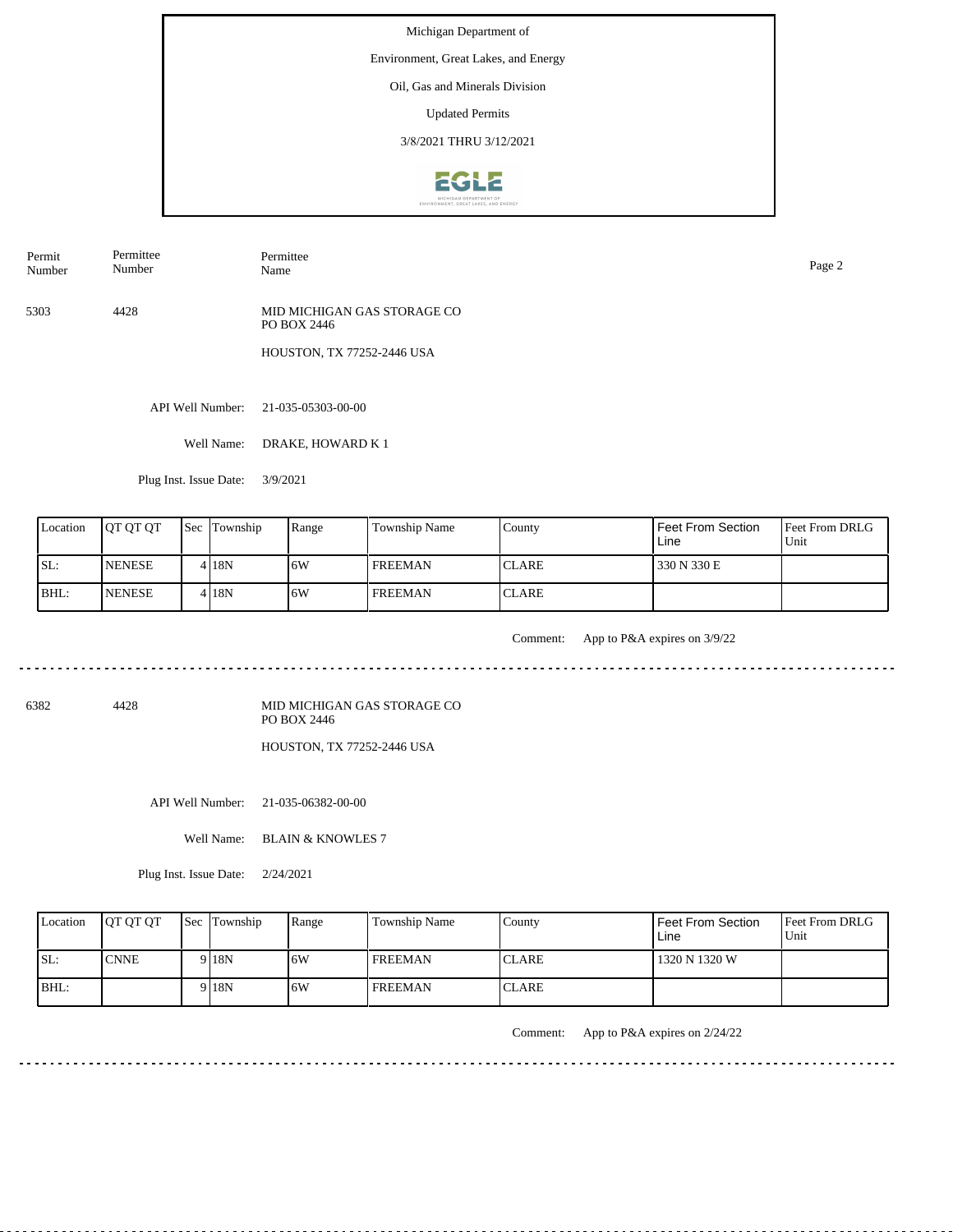Environment, Great Lakes, and Energy

# Oil, Gas and Minerals Division

Updated Permits

3/8/2021 THRU 3/12/2021



Permit Number Permittee Number

Name Page 3

Permittee

6414 4428 MID MICHIGAN GAS STORAGE CO PO BOX 2446

HOUSTON, TX 77252-2446 USA

API Well Number: 21-035-06414-00-00

Well Name: PERKINS & WILLIM 8

Plug Inst. Issue Date: 3/3/2021

| Location | <b>OT OT OT</b> | <b>Sec Township</b> | Range | <b>Township Name</b> | County        | Feet From Section<br>Line | <b>Feet From DRLG</b><br>Unit |
|----------|-----------------|---------------------|-------|----------------------|---------------|---------------------------|-------------------------------|
| ISL:     | <b>ISESESE</b>  | 10 <sub>18N</sub>   | 6W    | <b>FREEMAN</b>       | <b>ICLARE</b> | 0 S 0 E                   |                               |
| BHL:     | SESESE          | 10 <sub>18N</sub>   | 6W    | <b>FREEMAN</b>       | <b>ICLARE</b> |                           |                               |

<u>. . . . . . . . . .</u>

Comment: App to P&A expires on 3/3/22

<u>. . . . . . . . . . . . .</u>

6576 4428

MID MICHIGAN GAS STORAGE CO PO BOX 2446 HOUSTON, TX 77252-2446 USA

API Well Number: 21-035-06576-01-00

Well Name: FRACKELTON, D W 13

Plug Inst. Issue Date: 3/4/2021

| Location | <b>IOT OT OT</b> | <b>Sec Township</b> | Range | <b>Township Name</b> | County        | l Feet From Section<br>Line | <b>Feet From DRLG</b><br>Unit |
|----------|------------------|---------------------|-------|----------------------|---------------|-----------------------------|-------------------------------|
| ISL:     | <b>I</b> CNNE    | 18 18 N             | 5W    | LINCOLN              | <b>ICLARE</b> | 1320 N 1320 W               |                               |
| BHL:     |                  | 18 <sub>18N</sub>   | .5W   | <b>LINCOLN</b>       | <b>CLARE</b>  |                             |                               |

Comment: App to P&A expires on 3/4/22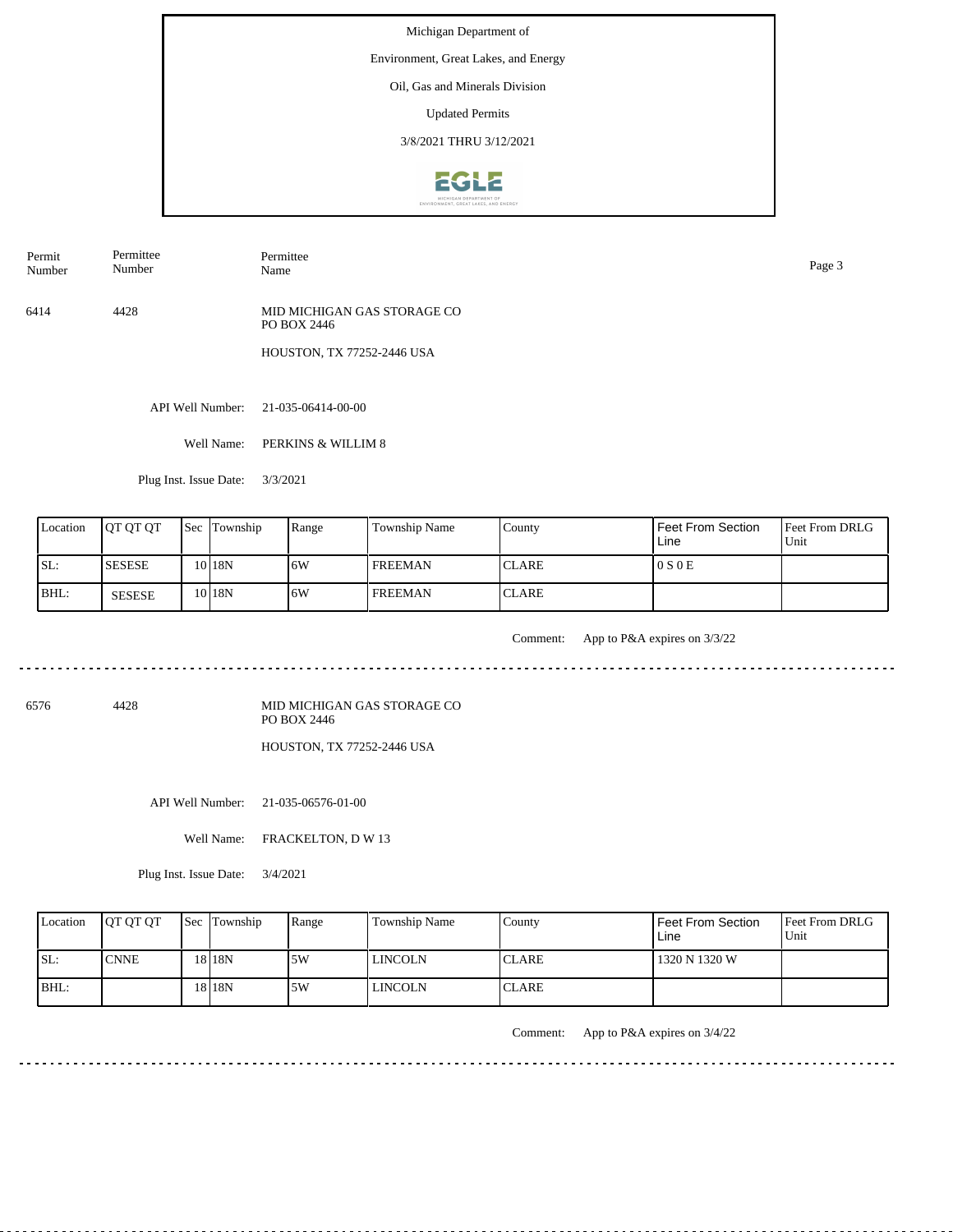Environment, Great Lakes, and Energy

## Oil, Gas and Minerals Division

Updated Permits

3/8/2021 THRU 3/12/2021



Permit Number Permittee Number

Permittee Name Page 4

6649 4428 MID MICHIGAN GAS STORAGE CO PO BOX 2446

HOUSTON, TX 77252-2446 USA

API Well Number: 21-035-06649-00-00

Well Name: SMITH, N H 16

Plug Inst. Issue Date: 3/3/2021

| Location | <b>IOT OT OT</b> | <b>Sec Township</b> | Range | Township Name  | County       | Feet From Section<br>Line | <b>Feet From DRLG</b><br>Unit |
|----------|------------------|---------------------|-------|----------------|--------------|---------------------------|-------------------------------|
| ISL:     | ICNSW            | 13 I 18 N           | 16W   | <b>FREEMAN</b> | <b>CLARE</b> | 1320 N 1320 W             |                               |
| BHL:     |                  | 13 I 18 N           | 16W   | <b>FREEMAN</b> | <b>CLARE</b> |                           |                               |

<u>. . . . . . . . . .</u>

Comment: App to P&A expires on 3/3/22

. . . . . . . . . . . . . .

6883 4428

MID MICHIGAN GAS STORAGE CO PO BOX 2446 HOUSTON, TX 77252-2446 USA

API Well Number: 21-035-06883-00-00

Well Name: PERKINS, L R 20

Plug Inst. Issue Date: 3/4/2021

| Location | <b>IOT OT OT</b> | <b>Sec Township</b> | Range | <b>Township Name</b> | County        | Feet From Section<br>Line | <b>Feet From DRLG</b><br>Unit |
|----------|------------------|---------------------|-------|----------------------|---------------|---------------------------|-------------------------------|
| SL:      | ICNNW            | 4 18N               | 6W    | <b>FREEMAN</b>       | <b>ICLARE</b> | 1520 N 1320 W             |                               |
| BHL:     |                  | 14 18N              | 6W    | <b>FREEMAN</b>       | <b>CLARE</b>  |                           |                               |

Comment: App to P&A expires on 3/4/22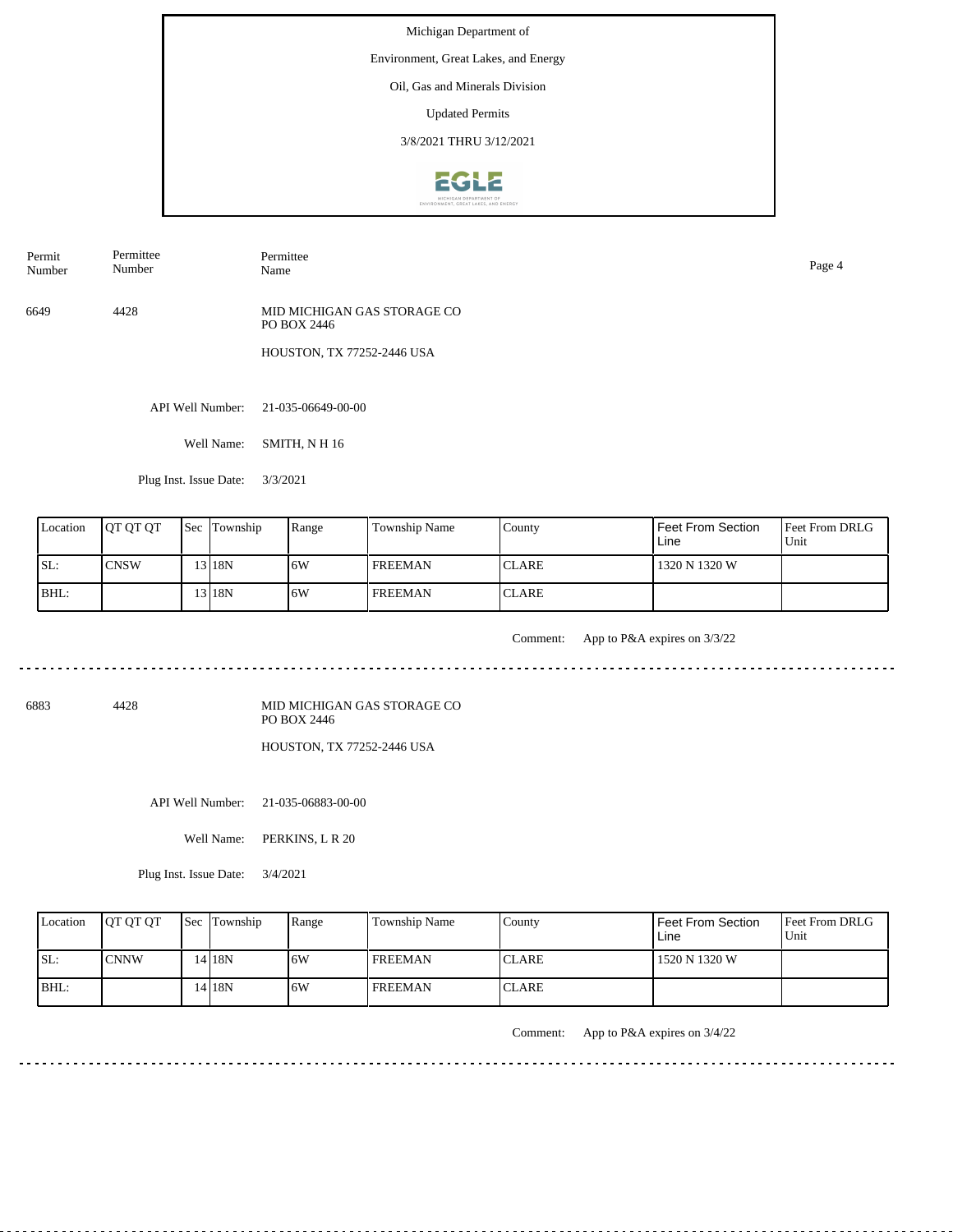Environment, Great Lakes, and Energy

## Oil, Gas and Minerals Division

Updated Permits

3/8/2021 THRU 3/12/2021



Permit Number Permittee Number

Name Page 5

Permittee

7793 4428 MID MICHIGAN GAS STORAGE CO PO BOX 2446

HOUSTON, TX 77252-2446 USA

API Well Number: 21-035-07793-00-00

Well Name: FRACKELTON, D W 4

Plug Inst. Issue Date: 3/4/2021

| Location | <b>OT OT OT</b>      | <b>Sec Township</b> | Range | <b>Township Name</b> | County        | Feet From Section<br>Line | <b>Feet From DRLG</b><br>Unit |
|----------|----------------------|---------------------|-------|----------------------|---------------|---------------------------|-------------------------------|
| SL:      | ICNN2SW              | 17 <sub>18N</sub>   | 15W   | LINCOLN              | <b>ICLARE</b> | 1 660 N 1320 W            |                               |
| BHL:     | ICNN <sub>2</sub> SW | 17 <sub>18N</sub>   | .5W   | LINCOLN              | <b>ICLARE</b> | 1 660 N 1320 W            |                               |

. . . . . . .

Comment: App to P&A expires on 3/4/22

9857 4428

MID MICHIGAN GAS STORAGE CO PO BOX 2446 HOUSTON, TX 77252-2446 USA

API Well Number: 21-035-09857-00-00

27

Well Name: DELLNG-BENCHLY-HOLBROOK

Plug Inst. Issue Date: 2/25/2021

Feet From DRLG Unit 1320 S 0 W Feet From Section Line County CLARE CLARE Location  $QT QT QT$  Sec Township Range Township Name SL: BHL: NWSWSW NWSWSW Township 10 18N 10 18N 6W 6W FREEMAN FREEMAN

Comment: App to P&A expires on 2/25/22

. . . . . . . . . . . . . . . . . . .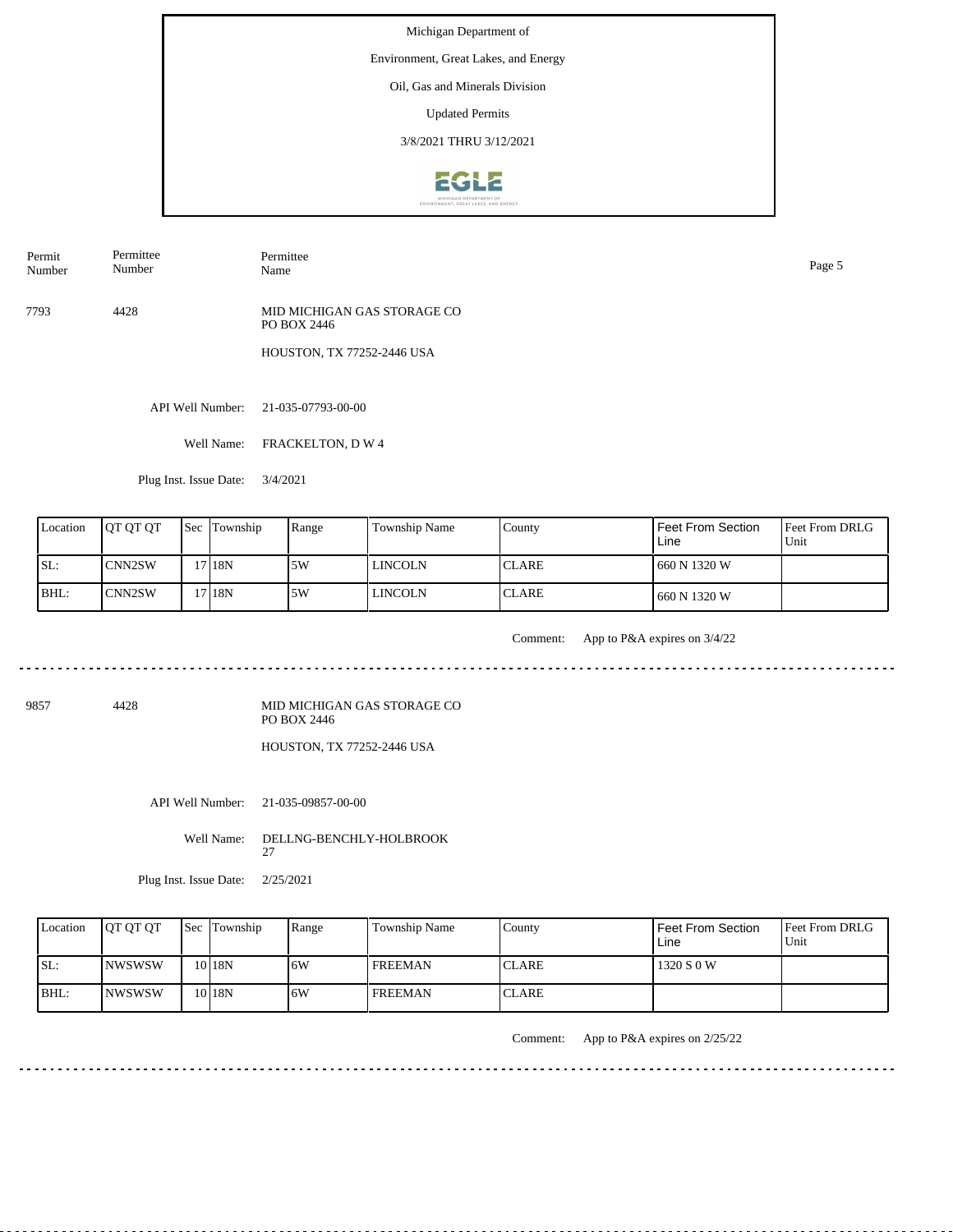Environment, Great Lakes, and Energy

Oil, Gas and Minerals Division

Updated Permits

3/8/2021 THRU 3/12/2021



Permit Number Permittee Number Permittee Name Page 6

**RECORD OF WELL PLUGGING:**

45548 6371 BREITBURN OPERATING LIMITED PARTNERSHIP 1111 BAGBY STREET, SUITE 1600

HOUSTON, TX 77002

API Well Number: 21-137-45548-00-00

Well Name: SMITH C3-34

Plugging Date: 11/20/2018

| Location | <b>IOT OT OT</b> | <b>Sec Township</b> | Range | <b>Township Name</b> | County         | l Feet From Section<br>Line | <b>Feet From DRLG</b><br>Unit |
|----------|------------------|---------------------|-------|----------------------|----------------|-----------------------------|-------------------------------|
| SL:      | <b>I</b> SENWSE  | 34 31 N             | 2W    | I DOVER              | <b>IOTSEGO</b> | 1660 N 660 W                | 1628 S 648 E                  |
| BHL:     | <b>ISENWSE</b>   | $34$ 31N            | 2W    | I DOVER              | <b>IOTSEGO</b> |                             |                               |

 $\ddot{\phantom{1}}$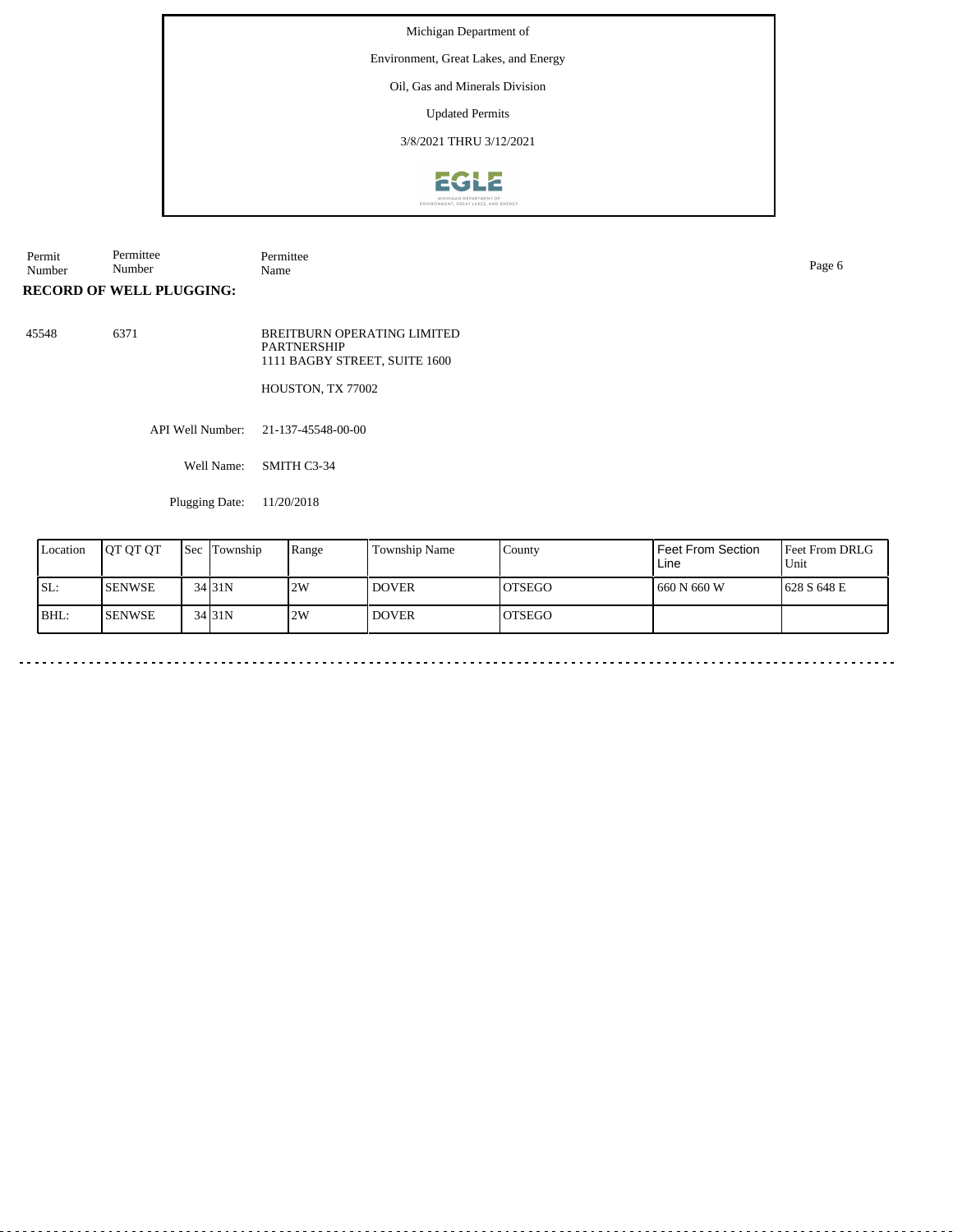Environment, Great Lakes, and Energy

Oil, Gas and Minerals Division

Updated Permits

3/8/2021 THRU 3/12/2021



Permit Number Permittee Number Permittee Name Page 7

#### **APPLICATIONS TO CHANGE WELL STATUS:**

60882 6310

CORE ENERGY LLC

1011 NOTEWARE DRIVE TRAVERSE CITY, MI 49686

<u>. . . . . . . . . . . . . . . . . .</u>

API Well Number: 21-137-60836-01-00

Well Name: STATE OTSEGO LAKE 8-15A

Approval Date: 3/8/2021

| Location | <b>IOT OT OT</b> | <b>Sec</b> | Township | Range | Township Name | County         | Feet From Section<br>Line | <b>Feet From DRLG</b><br>Unit |
|----------|------------------|------------|----------|-------|---------------|----------------|---------------------------|-------------------------------|
| SL:      | <b>NWNWNE</b>    |            | 5 29N    | 3W    | l OTSEGO LAKE | <b>IOTSEGO</b> | 330 N 2448 E              |                               |
| BHL:     | <b>NENENW</b>    |            | 5 29N    | 3W    | l OTSEGO LAKE | <b>OTSEGO</b>  | 346 N 2235 W              | 346 N 924 W                   |

. . . . . .

<u>. . . . . . .</u>

Temporarily Abandoned

<u>. . . . . . . . . . . . .</u>

Proposed Rework: Temporarily Abandoned Comment: ACOWS for TA expires on 3/8/22

True Vertical Depth: 6755